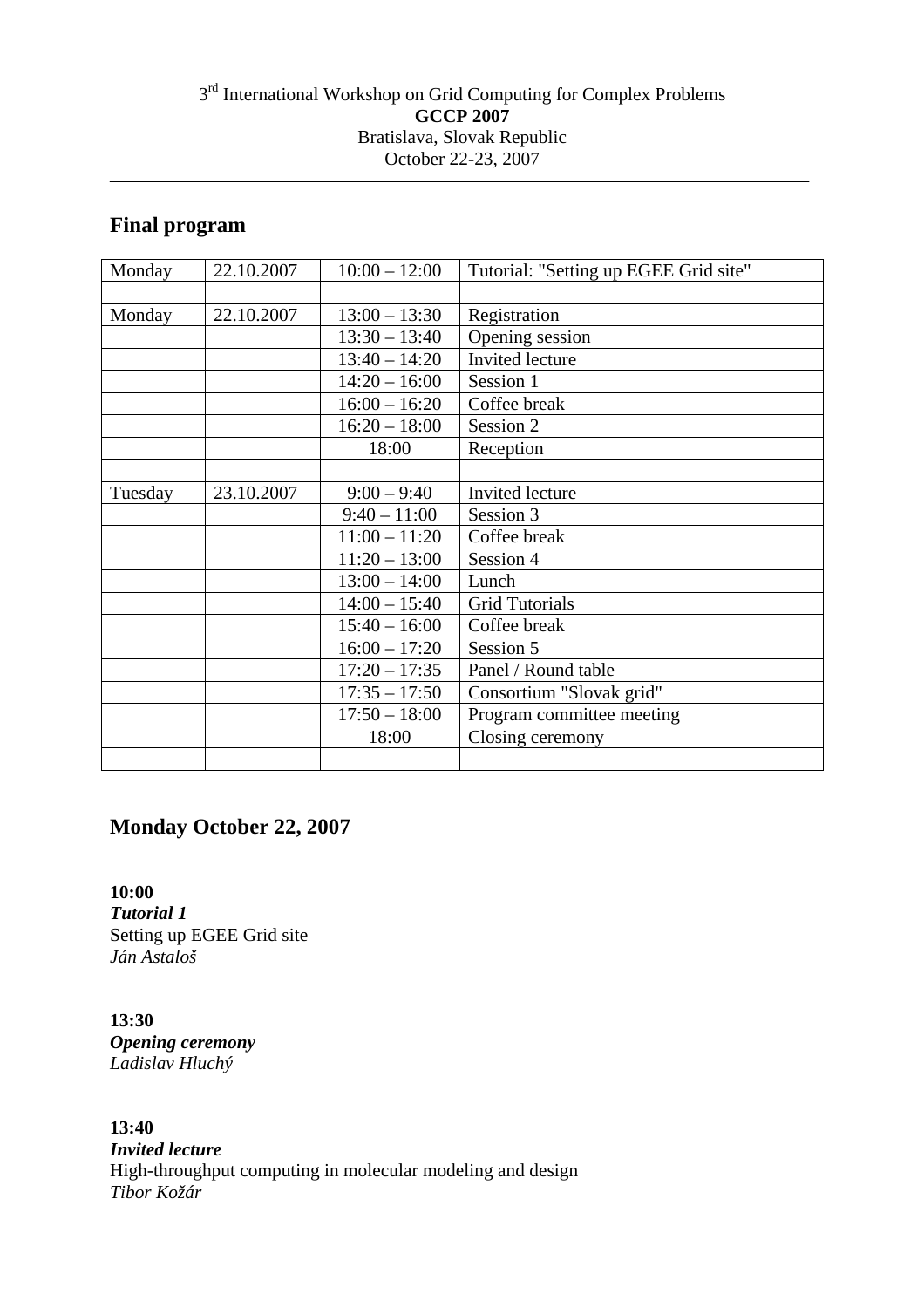**14:20**  *Session 1 Grid and Service-oriented Computing*

### **Chair person: Ladislav Hluchý**

Web services composition supported by collaboration *Mária Bieliková, Ivan Kapustík, Pavol Návrat, Viera Rozinajová*

Dynamic runtime environment and its usage for workflow submission *Marek Ko*č*an* 

Concentrator placement problem solution in the optimized radio network design *Jozef Petrek* 

A Practical Component Framework for Development of Scientific Grid Applications *Viera Šipková, Radoslav Forgá*č*, Ján Astaloš, Viet D. Tran, and Miroslav Dobrucký* 

Workflow composition service for Grid applications *Viet D. Tran* 

**16:20**  *Session 2 Environmental Applications and Distributed Computing*

### **Chair person: Branislav Šimo**

Improvement of Fire Hazard Mapping : Road Traffic and Topography effects *Veronique Cesari, Frédérique Giroud, and Claude Picard* 

A visualization in cluster environment *Branislav Sobota, Marek Straka, and Ján Perhá*č

Use of remote sensing data and GIS technologies for environmental modeling: The AIRSAT project *Panagiotis E. Symeonidis, Athina Kokonozi, Kostas Kourtidis, and Evagelos Kosmidis*

3D Visualization Tool for Visualization of Running Grid oriented Applications *Eva Pajorová*

Framework for Visualization and Monitoring of Grid Applications *Peter Slížik and Ladislav Hluchý*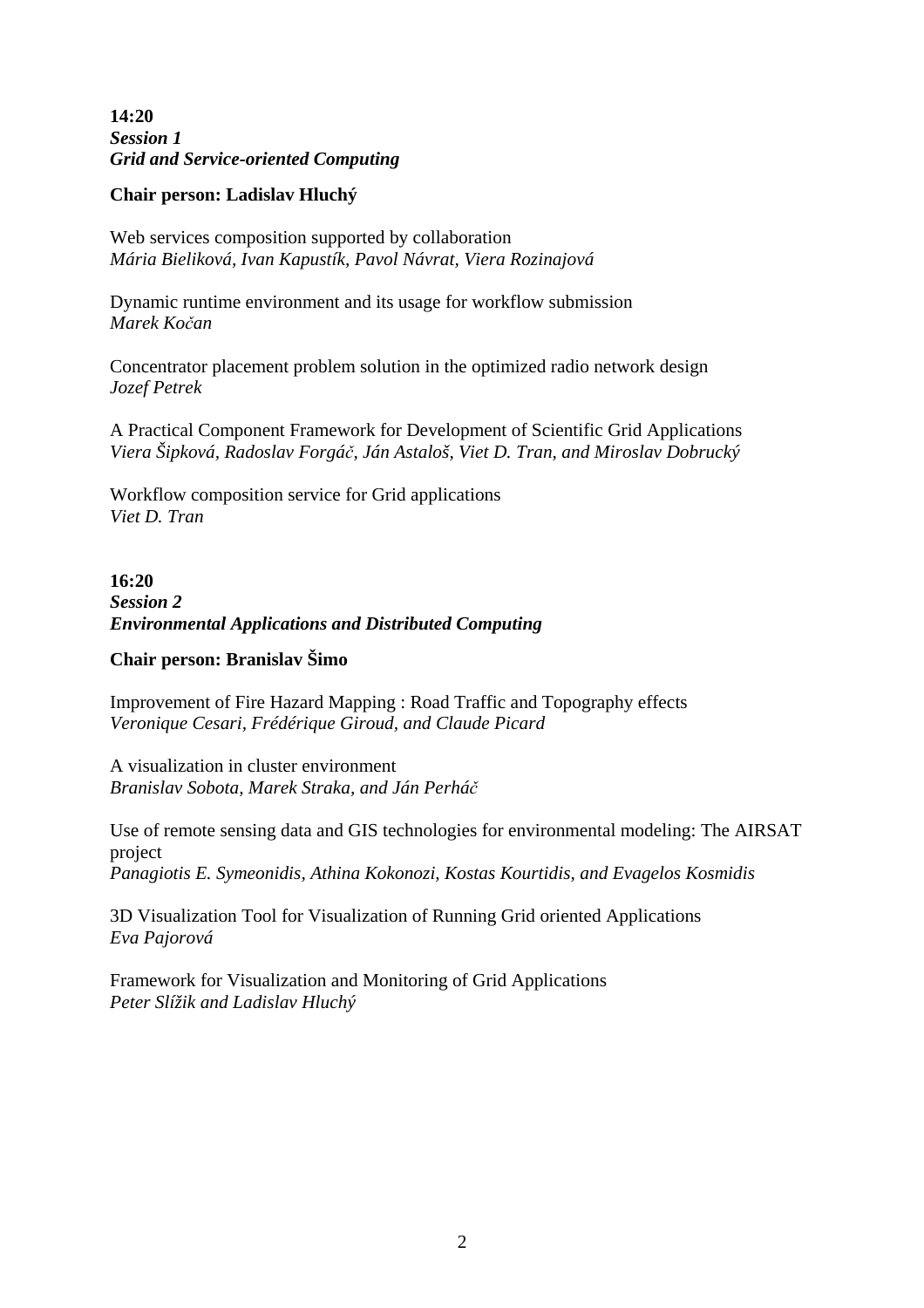# **Tuesday October 23, 2007**

#### **9:00**

#### *Invited lecture*

The formation of the outer comet Oort cloud. Simulating the first giga-year of the evolution *Marián Jakubík, Luboš Neslušan, Piotr A. Dybczynski, Giuseppe Leto, Tomáš Paulech* 

## **9:40**  *Session 3 Distributed Computing and Large Scale Applications*

#### **Chair person: Luboš Neslušan**

Tools for effective execution of parameter studies in EGEE grid *Ján Astaloš, Miroslav Dobrucký* 

Material tension stress-strain curve determination via inverse analysis using finite element method in computational Grids - Conception of the analysis *Ladislav Écsi, Pavel Éleszt*ő*s, Viera Šipková, Miroslav Dobrucký, Ján Astaloš* 

Mathematical Model of Aircraft and its Visualization Using MPI *Peter Kvasnica, Tomáš Páleník, Michal* Č*ižmár* 

Metadata in Problem Solving Environment for Stereology Based Modeling *Július Parulek, Marek Ciglan, Branislav Šimo, Miloš Šrámek, Ladislav Hluchý, and Ivan Zahradník* 

## **11:20**  *Session 4 Use of Knowledge and Semantics in Distributed Computing*

#### **Chair person: Pavol Návrat**

Semantic description of the data mining grid services *Martin Sarnovský, Peter Bednar, František Babi*č*, Jozef Wagner* 

User interface enabling smart semantic composition of web services *Emil Gatial, Branislav Šimo, Martin Šeleng, Ladislav Hluchý* 

A Distributed Semantic Repository for Web Services Workflow Composition *Ondrej Habala, Marek Ciglan, and Ladislav Hluchý* 

Towards Semantic Annotation of Grid Services *Marian Babík, Michal Laclavík, Martin Šeleng, Ladislav Hluchý, and Emil Gatial* 

Towards Pro-active Knowledge Sharing in Grid Environment *Michal Laclavík, Martin Šeleng, Ondrej Habala, Branislav Šimo, Marek Ciglan*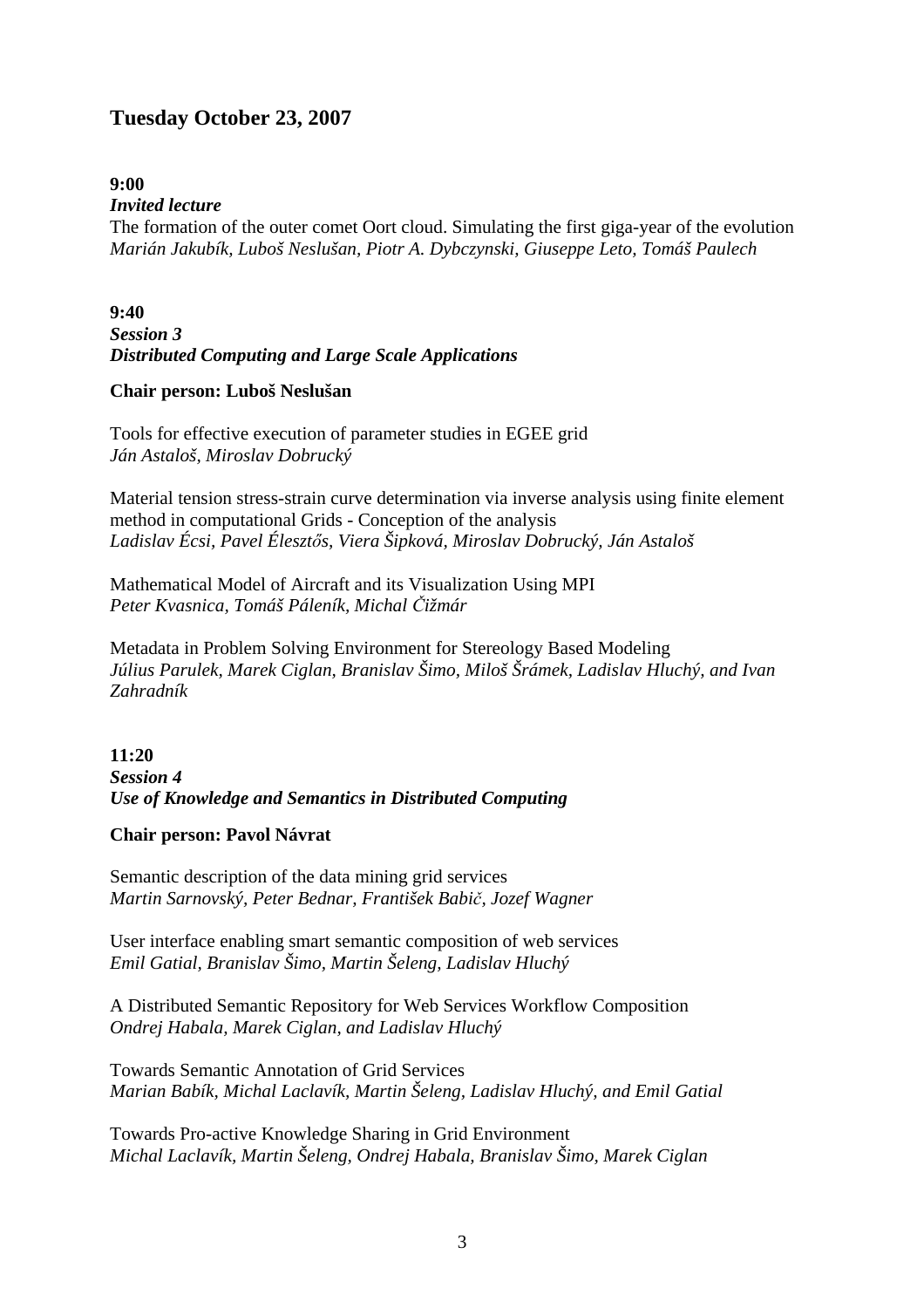# **14:00**  *Grid Tutorials*

Course for grid application developers (3 \* 15 min.)

- Introduction to Grid and Grid security (Úvod do Gridu a bezpečnosť v Gride)
- Introduction to gLite (Úvod do gLite)
- Gridification of application (Gridifikácia aplikácie)

*Lecturers: Miroslav Dobrucký, Viera Šipková, Viet D. Tran* 

Grid tutorial and demo (30 min.) *Lecturer: Viera Šipková* 

**16:00**  *Session 5 Distributed Computing & Large Scale Data Access and Management* 

### **Chair person: Miroslav Dobrucký**

Fault tolerance techniques for grid environments: An overview *Bartolomej Barra, Ladislav Hluchý*

Homogeneous data access authorization handling on heterogeneous grid *Marek Ciglan, Ondrej Habala, Ján Astaloš, and Ladislav Hluchý* 

About Grid Workflows Verification *Peter Kurdel and Jolana Sebestyénová* 

Job submission service based on WSRF *Branislav Šimo and Ladislav Hluchý*